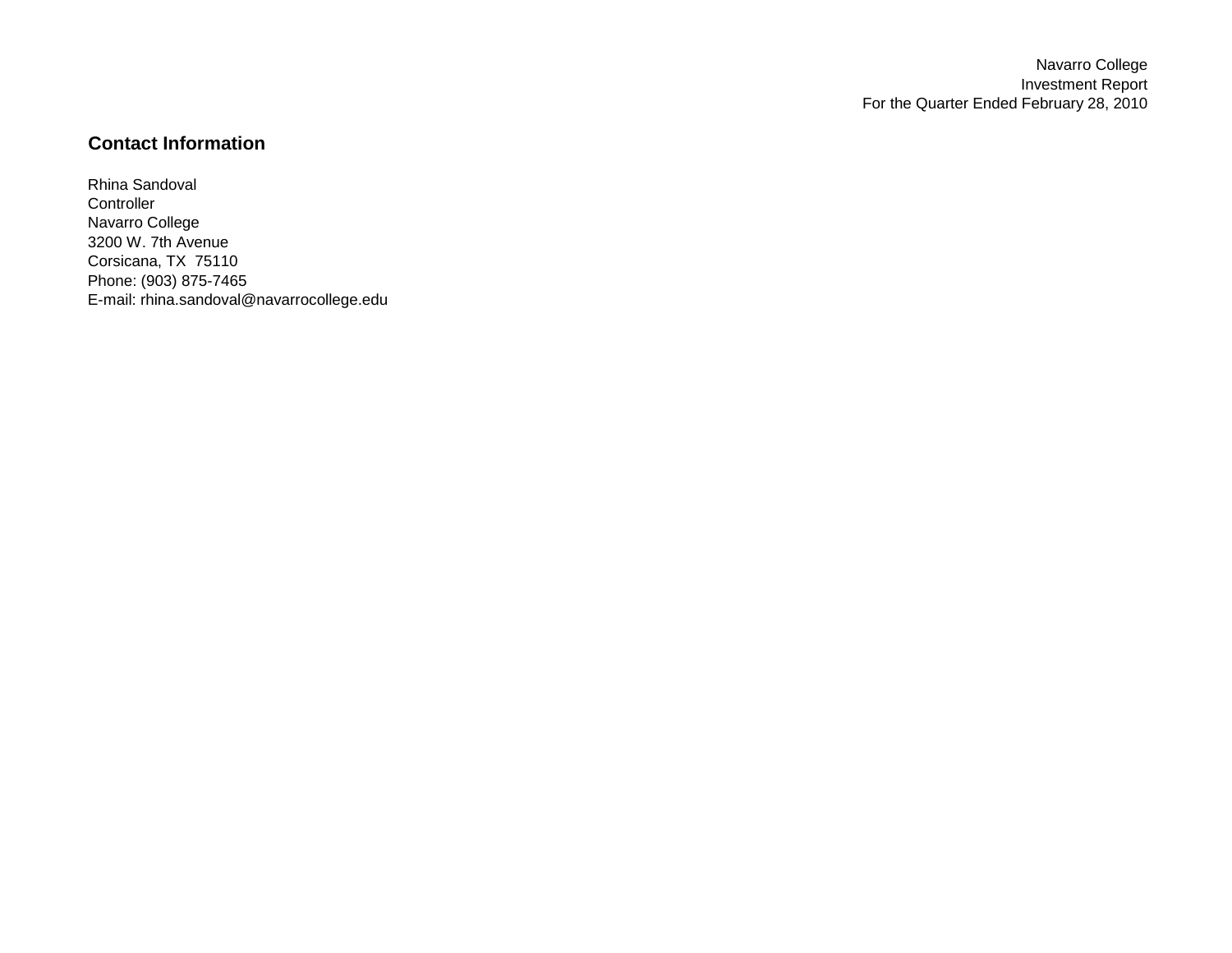## NAVARRO COLLEGE INVESTMENT REPORT FOR THE QUARTER ENDED FEBRUARY 28, 2010

| <b>TYPE OF INVESTMENT</b>                                                                                    | <b>BEGINNING</b><br><b>BOOK VALUE</b><br>11/30/09 | <b>ADDITIONS/</b><br><b>CHANGES</b><br><b>FOR PERIOD</b> | <b>ENDING</b><br><b>BOOK VALUE</b><br>02/28/10 | <b>BEGINNING</b><br><b>MARKET VALUE</b><br>11/30/09 | <b>ENDING</b><br><b>MARKET VALUE</b><br>02/28/10 |
|--------------------------------------------------------------------------------------------------------------|---------------------------------------------------|----------------------------------------------------------|------------------------------------------------|-----------------------------------------------------|--------------------------------------------------|
| <b>Certificates of Deposit</b>                                                                               |                                                   |                                                          |                                                |                                                     |                                                  |
| Community National Bank & Trust of TX - CD #1121587 (Schol)<br>Due 7/18/10 @1.690% Rate<br>Purchased 1/18/09 | 640,000.00                                        |                                                          | 640,000.00                                     | 646,697.03                                          | 649,363.99                                       |
| Citizens National Bank-Henderson CD #677159 (Schol)<br>Due 8/01/11 @ 2.100% Rate<br>Purchased 08/01/09       | 250,000.00                                        |                                                          | 250,000.00                                     | 251,740.41                                          | 253,034.93                                       |
| Community National Bank & Trust of TX - CD #120322 (E&G)<br>Due 2/28/10 @1.000% Rate<br>Purchased 8/28/09    | 3,000,000.00                                      |                                                          | 3,000,000.00                                   | 3,007,726.03                                        | 3,015,123.29                                     |
| Prosperity Bank - CD#730010417 (Rev&Sink)<br>Due 3/2/10 @1.250% Rate<br>Purchased 9/2/09                     | 3,000,000.00                                      |                                                          | 3,000,000.00                                   | 3,009,143.84                                        | 3,018,390.41                                     |
| State Farm - CD #1019063147 (Aux)<br>Due 10/01/10 @1.450% Rate<br>Purchased 10/01/09                         | 100,000.00                                        |                                                          | 100,000.00                                     | 100,118.57                                          | 100,600.49                                       |
| Community National Bank & Trust of TX - CD #1122269 (E&G)<br>Due 4/2/10 @1.050% Rate<br>Purchased 10/2/09    | 1,000,000.00                                      |                                                          | 1,000,000.00                                   | 1,001,697.26                                        | 1,004,286.30                                     |
| Community National Bank & Trust of TX - CD #1122291 (Agency)<br>Due 4/2/10 @1.050% Rate<br>Purchased 10/2/09 | 100,000.00                                        |                                                          | 100,000.00                                     | 100,169.73                                          | 100,428.63                                       |
| Community National Bank & Trust of TX - CD #1122280 (Schol)<br>Due 4/2/10 @1.050% Rate<br>Purchased 10/2/09  | 510,000.00                                        |                                                          | 510,000.00                                     | 510,865.60                                          | 512,186.01                                       |
| First Bank & Trust Co. - CD #5006220 (E&G)<br>Due 10/18/10 @2.200% Rate<br>Purchased 10/18/09                | 100,000.00                                        |                                                          | 100,000.00                                     | 100,259.18                                          | 100,801.64                                       |
| Community National Bank & Trust of TX - CD #1121103 (E&G)<br>Due 12/01/09 @ 1.300% Rate<br>Purchased 6/01/09 | 1,000,000.00                                      | (1,000,000.00)                                           |                                                | 1,006,482.19                                        |                                                  |
| Subtotal<br>\$                                                                                               | 9,700,000.00<br>- \$                              | $(1,000,000.00)$ \$                                      | 8,700,000.00<br>- \$                           | 9,734,899.84<br>- \$                                | 8,754,215.69                                     |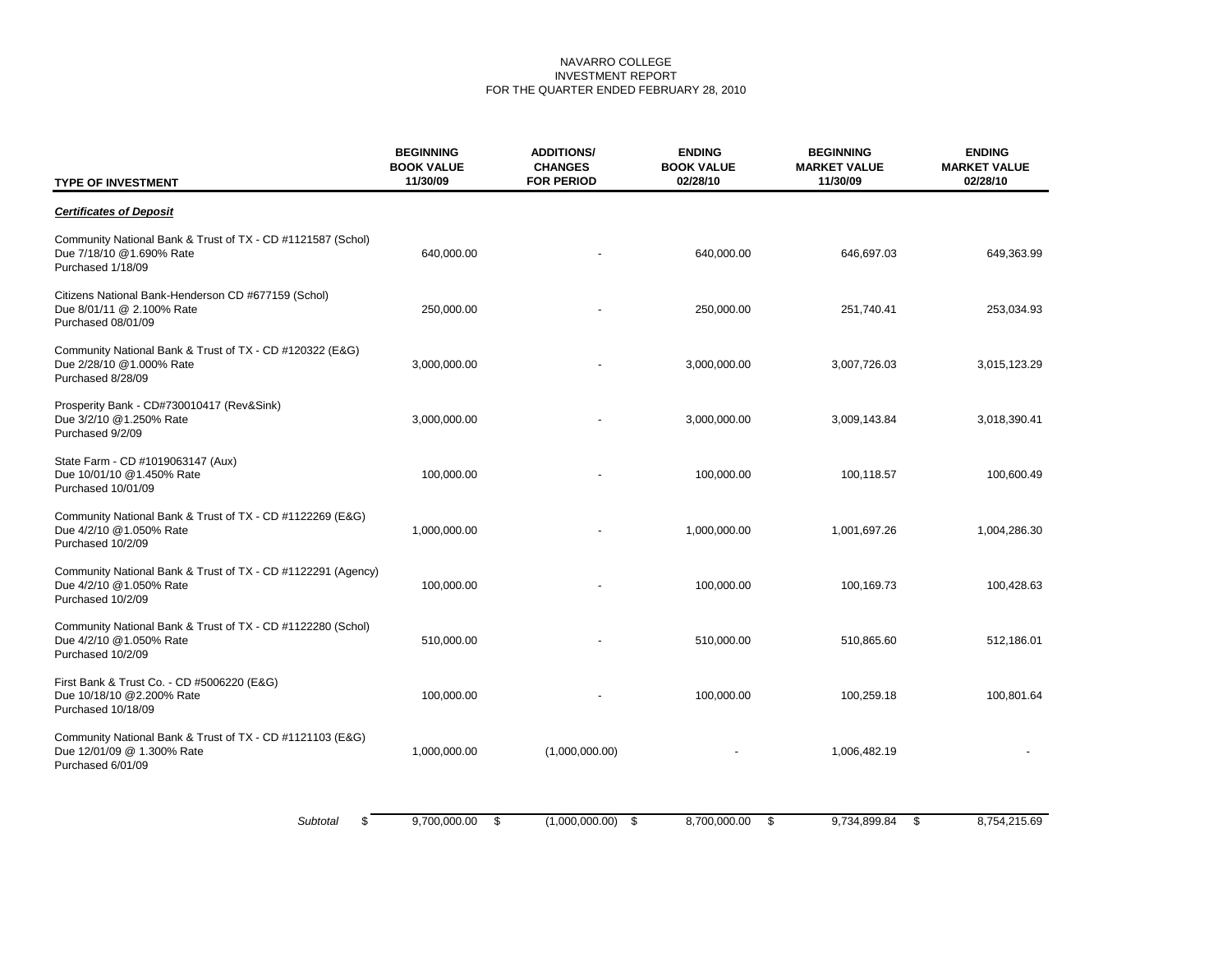## NAVARRO COLLEGE INVESTMENT REPORT FOR THE QUARTER ENDED FEBRUARY 28, 2010

| <b>TYPE OF INVESTMENT</b>                                                                                                                      |              |   | <b>BEGINNING</b><br><b>BOOK VALUE</b><br>11/30/09 |    | <b>ADDITIONS/</b><br><b>CHANGES</b><br><b>FOR PERIOD</b> | <b>ENDING</b><br><b>BOOK VALUE</b><br>02/28/10 |    | <b>BEGINNING</b><br><b>MARKET VALUE</b><br>11/30/09 |      | <b>ENDING</b><br><b>MARKET VALUE</b><br>02/28/10 |
|------------------------------------------------------------------------------------------------------------------------------------------------|--------------|---|---------------------------------------------------|----|----------------------------------------------------------|------------------------------------------------|----|-----------------------------------------------------|------|--------------------------------------------------|
| <b>U.S. Government Agency Securities</b>                                                                                                       |              |   |                                                   |    |                                                          | $\lambda$                                      |    |                                                     |      |                                                  |
| Federal National Mortgage Association (Schol)<br>Due 3/03/09 @ 3.60% Yield<br>CUSIP #3136F5DZ1 (3.60% Rate)<br>Purchased 3/03/04 Par \$350,000 |              |   | 0.00                                              |    | $\overline{\phantom{a}}$                                 | $\overline{\phantom{a}}$                       |    | 0.00                                                |      | $\overline{\phantom{a}}$                         |
|                                                                                                                                                | Subtotal     | S | 0.00                                              | -S | $\overline{\phantom{a}}$                                 | \$<br>$0.00\,$ \$                              |    | 0.00                                                | - \$ | 0.00                                             |
|                                                                                                                                                |              |   | 0.00                                              |    |                                                          |                                                |    |                                                     |      |                                                  |
|                                                                                                                                                | <b>TOTAL</b> | S | 9,700,000.00                                      |    | $(1,000,000.00)$ \$                                      | 8,700,000.00                                   | s. | 9,734,899.84                                        |      | 8,754,215.69                                     |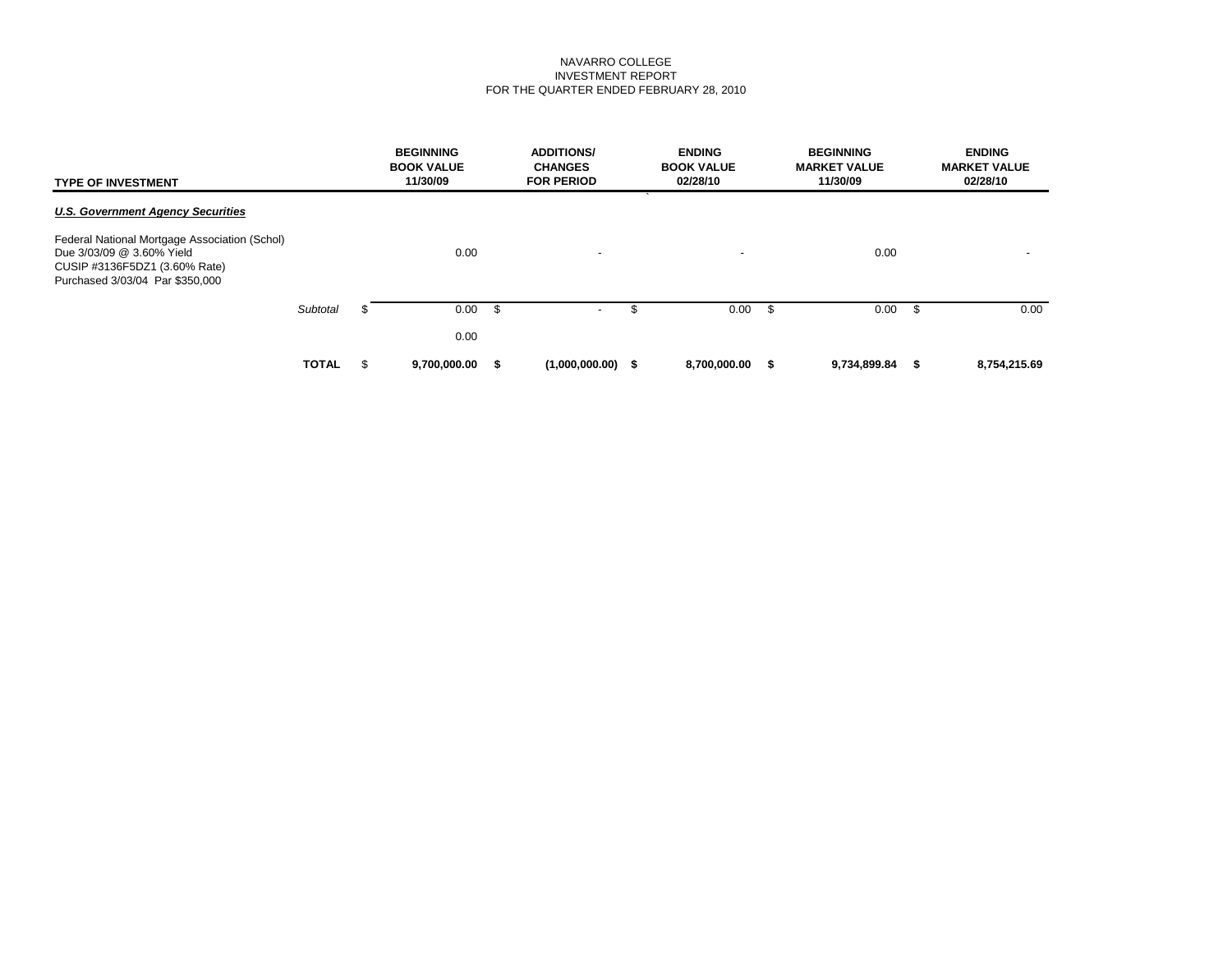## NAVARRO COLLEGE INVESTMENT REPORT RECAP FOR THE QUARTER ENDED FEBRUARY 28, 2010

| <b>TYPE OF INVESTMENT</b>                                                      | <b>ENDING</b><br><b>BOOK VALUE</b><br>02/28/10 | <b>Educational and</b><br><b>General Fund</b> | <b>Debt Service</b><br>Fund | Auxiliary<br>Fund | Agency<br>Fund | Plant<br><b>Fund</b> | <b>Student</b><br><b>Financial</b><br><b>Aid Fund</b> |
|--------------------------------------------------------------------------------|------------------------------------------------|-----------------------------------------------|-----------------------------|-------------------|----------------|----------------------|-------------------------------------------------------|
| First Bank & Trust Co. - CD #5006220                                           | 100,000.00                                     | 100,000.00                                    |                             |                   |                |                      |                                                       |
| Community National Bank & Trust of TX - CD #120322                             | 3,000,000.00                                   | 3,000,000.00                                  |                             |                   |                |                      |                                                       |
| Community National Bank & Trust of TX - CD #1122269                            | 1,000,000.00                                   | 1,000,000.00                                  |                             |                   |                |                      |                                                       |
| Community National Bank & Trust of TX - CD #1122291                            | 100,000.00                                     |                                               |                             |                   | 100,000.00     |                      |                                                       |
| Community National Bank & Trust of TX - CD #1121587                            | 640,000.00                                     |                                               |                             |                   |                |                      | 640,000.00                                            |
| Community National Bank & Trust of TX - CD #1122280                            | 510,000.00                                     |                                               |                             |                   |                |                      | 510,000.00                                            |
| Citizens National Bank - CD #677159                                            | 250,000.00                                     |                                               |                             |                   |                |                      | 250,000.00                                            |
| State Farm - CD #1019063147                                                    | 100,000.00                                     |                                               |                             | 100,000.00        |                |                      |                                                       |
| Prosperity Bank-CD#730010417                                                   | 3,000,000.00                                   |                                               | 3,000,000.00                |                   |                |                      |                                                       |
|                                                                                | 8,700,000.00 \$                                | 4,100,000.00 \$                               | 3,000,000.00 \$             | 100,000.00 \$     | 100,000.00 \$  | $0.00 \text{ }$ \$   | 1,400,000.00                                          |
| February 28, 2010 Benchmark Rates:                                             |                                                |                                               |                             |                   |                |                      |                                                       |
| <b>TexStar Local Government Investment Service</b>                             | 0.1453%                                        |                                               |                             |                   |                |                      |                                                       |
| Rates and market values are from the February 28, 2010 The Wall Street Journal |                                                |                                               |                             |                   |                |                      |                                                       |
| <b>Federal Funds Rate</b>                                                      | 0.1500%                                        |                                               |                             |                   |                |                      |                                                       |
| Merrill Lynch Ready Assets Trust                                               | 0.0000%                                        |                                               |                             |                   |                |                      |                                                       |
| Treasury Bill - 26 weeks                                                       | 0.1900%                                        |                                               |                             |                   |                |                      |                                                       |
| Certificates of Deposit - Six Months                                           | 0.3100%                                        |                                               |                             |                   |                |                      |                                                       |
|                                                                                |                                                |                                               |                             |                   |                |                      |                                                       |

We, the investment officers of Navarro College District, swear that, to the best of our knowledge, this report displays Navarro College's investment portfolio as of February 28, 2010. We further swear that transactions inv investment portfolio are in compliance with Navarro College's Investment Policy and Strategy and the provisions of the Public Funds Investment Act, Chapter 2256, and amendments of the Texas Government Code.

**Prepared by:** Date Investment Officer

Date Chief Accountant Date Investment Officer

**RECAP OF INVESTMENTS BY FUND**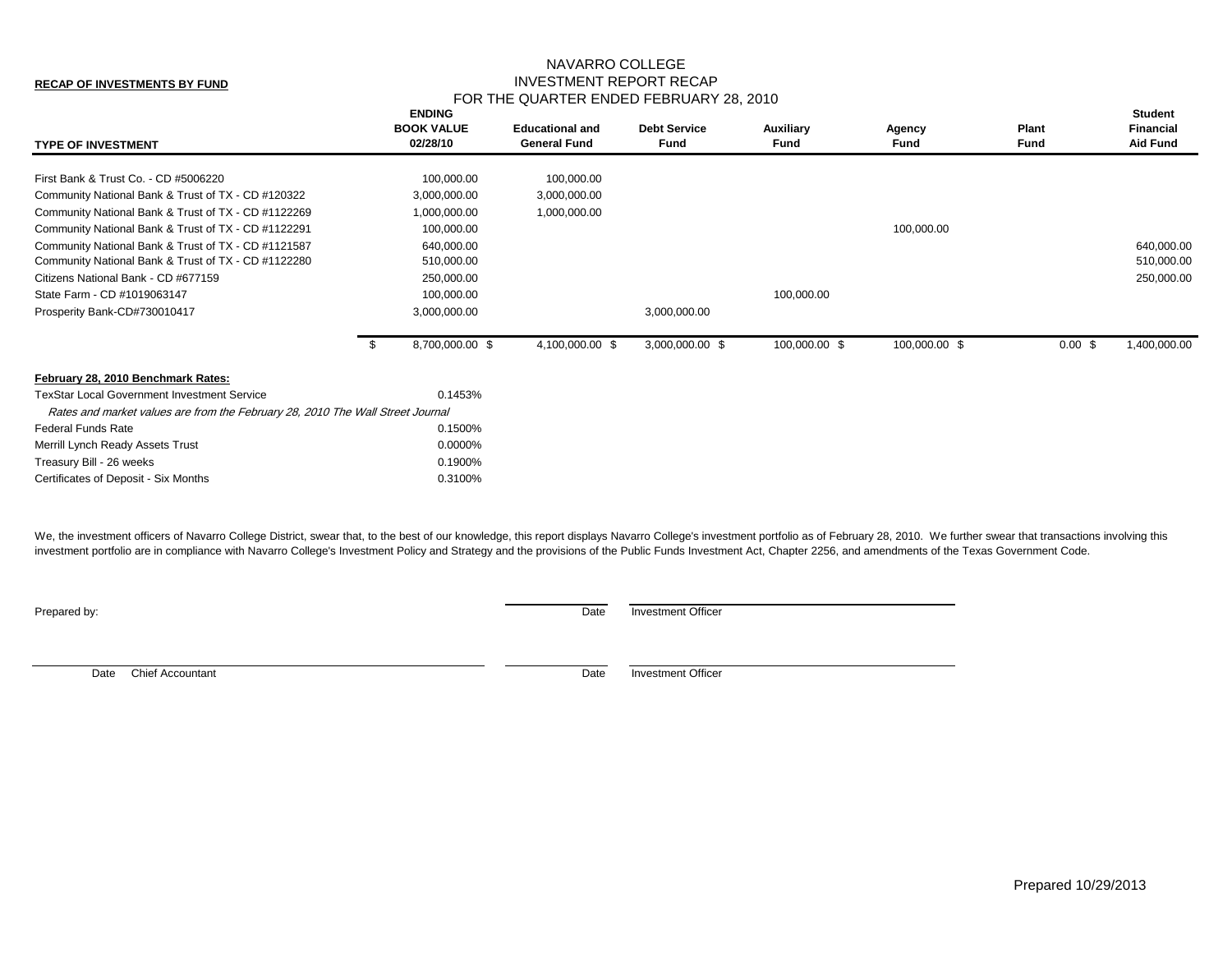# **Navarro College Investment Portfolio Maturity Schedule February 28, 2010**

| <b>MATURITY</b>           |              |                            |
|---------------------------|--------------|----------------------------|
| <b>MONTH</b>              | <b>YEAR</b>  | <b>AMOUNT</b>              |
| Jan-Dec<br><b>Jan-Dec</b> | 2010<br>2011 | 8,450,000.00<br>250,000.00 |
| <b>TOTAL:</b>             |              | 8,700,000.00               |